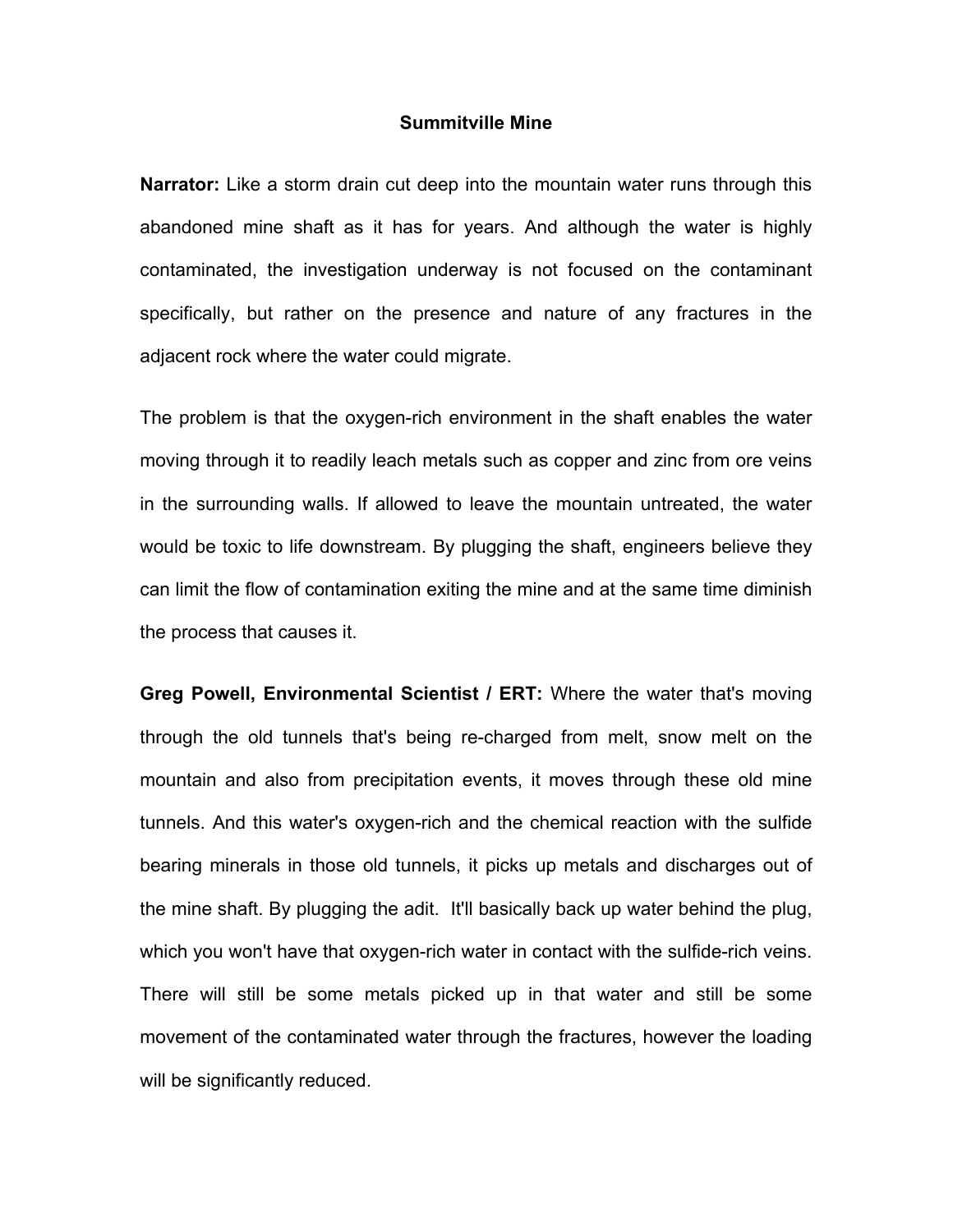**Narrator:** With the adit plugged pressure will force the water to follow a different coarse through the rock. Mapping the fractures or cracks across the subsurface of the mountain prior to closing off the shaft, will help to predict where, and at what volume the water may reappear. But the site encompasses over 500 acres and with a mining history that has shaped and reshaped the mountain, mapping will be difficult.

**Hays Griswald, On-Scene Coordinator, US EPA:** This area, this mineral district was originally discovered in the 1870s, early 1870s. And originally they discovered gold in the creeks and it was placer mined. Then they discovered these load ore bodies up here, the veins, that they mined first by a small, shallow open pit or glory hole as they call them. Then they went underground in tunnels or drift mining and followed the veins. That occurred off and on through the early 1900s all the way up to the 1940s, a little bit in the 1960s, and then there was quite a bit of exploration in the 1970s up here. And that last part of the exploration was looking for a low grade gold deposit and heap leach operation.

**Narrator:** The Summitville Mine remained active until October of 1991. At that time EPA Region VIII stepped in to maintain the wastewater treatment plant and to begin the long process of restoring the site. Mapping the subsurface fractures and consequently plugging the [Reynolds adit] are just part of that overall effort.

To locate and verify the fractures, 2 different technologies were used. SP or self potential which took readings from within the mine shaft and VLF, which required a number of traverses to be walked across the expanse of the hillside.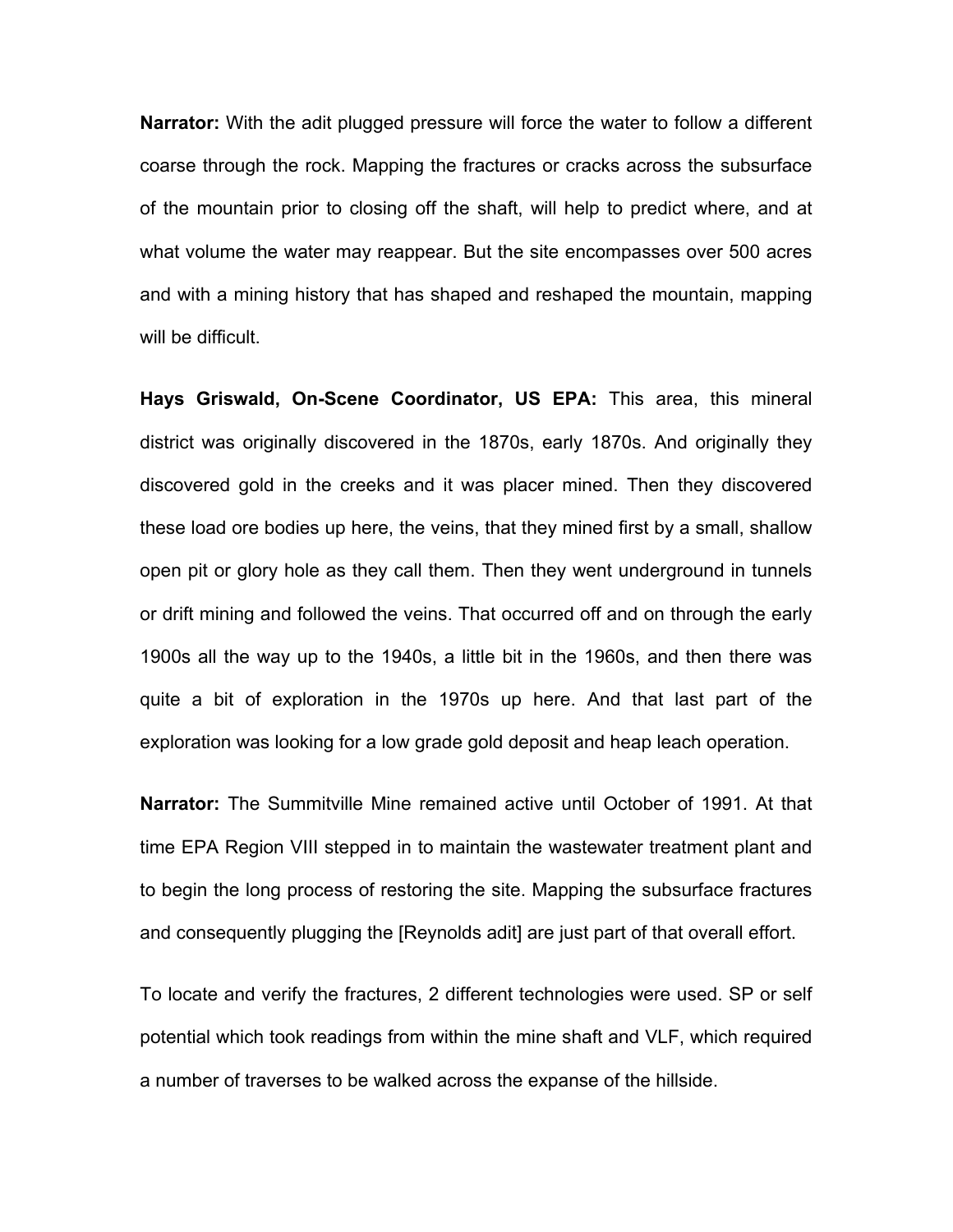**Steward Sandberg, Geophysicist:** Okay, we're running VLF, it stands for very low frequency. Its an electromagnetic method. We're detecting radio waves that have transmitted from military sites, submarine communication sites across the different points. We're using a Seattle station but we're basically using that as an electromagnetic signal and we're mapping the scattering of that field do to stuff under the ground. A fracture is sort of a general term for a geologic condition where the rocks open up and water can move through that uh opening. Basically if we have a fault of fracture zone its going to conduct electricity a lot more than the rock to the side of it so that we'll concentrate the magnetic field in that conductor, in the fracture zone. And if we map that radio field, the VLF signal over this site, the transmitter's so far away that it should be uniform so deviations from that uniformity will, will indicate fracture zones are possible.

**Narrator:** The leaching of metals is a direct consequence of the presence of oxygen coming in contact with the water. Fractures which are found to be water filled are less likely to trigger this decay.

**Rich Henry, Ecotoxicologist:** Should that groundwater back up into an area that doesn't allow it to come in contact with oxygen, then those chemical reactions would not occur and the groundwater may be discharged in a natural way, very similar to the way it was discharged prior to the mine being dug in the ground in the first place. If the groundwater backs up into areas that contain oxygen, that will trigger those chemical reactions that create the acidic solution that leaches the metals from the rock and if that solution is then discharged to the stream, we're back in the same position we were prior to plugging the tunnels.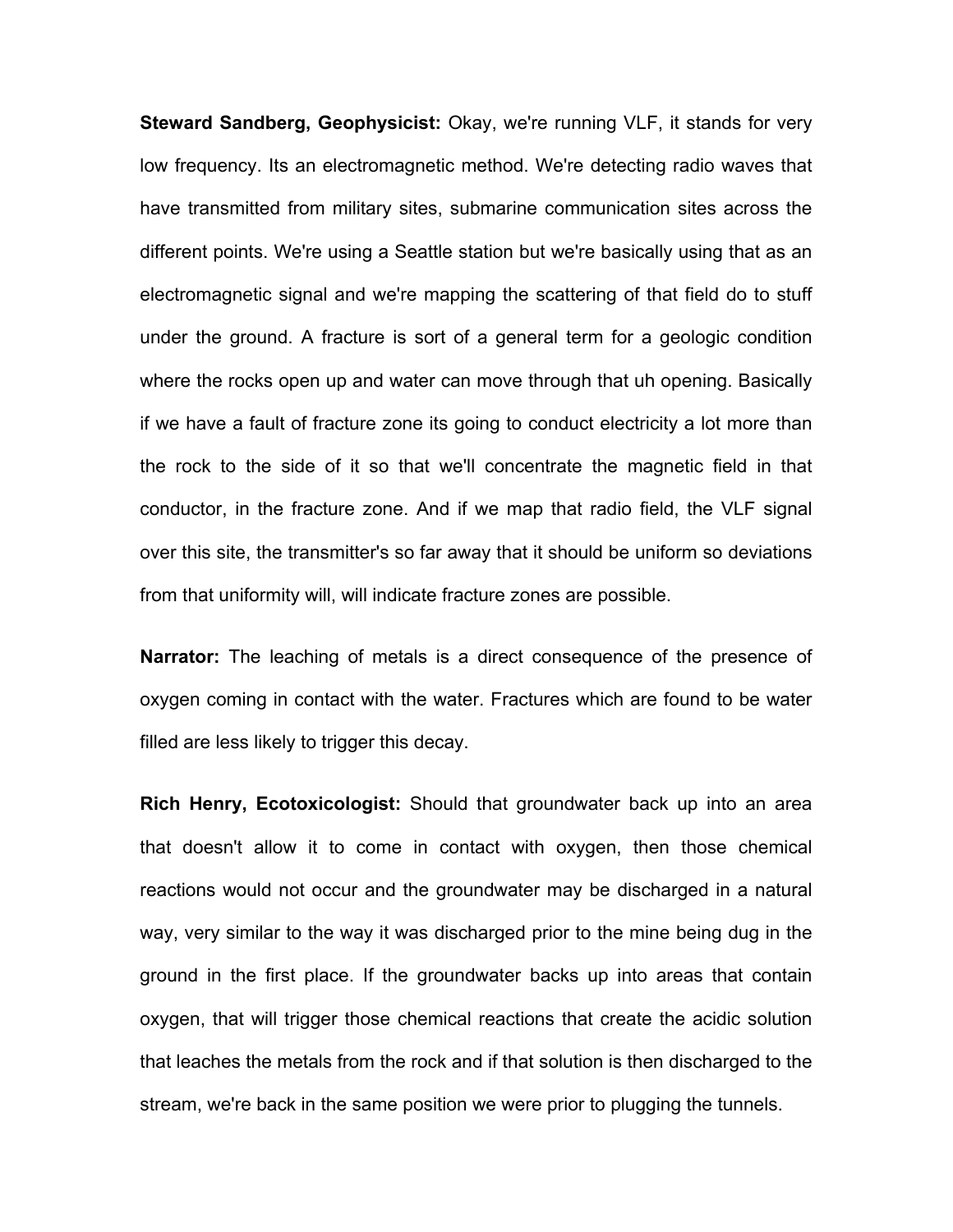**Narrator:** Water continues to pass through the mine as a result of rain and snow melt from higher elevations. At present the EPA has a wastewater treatment plant in place to treat the water coming out of Reynolds adit.

**Hays Griswald, On-Scene Coordinator, US EPA:** Right at this particular time the adit is flowing at 300 gallons a minute so we are treating all the flow from the adit. During the spring the adit flow goes up to as much as this spring, 1,000 gallons a minute. So we obviously didn't catch all of that and that's part of the idea of plugging the adit to even if we don't get the attenuation in the rock, if that's not possible, we at least have the plugs in the adit for surge control and be able to at least back up and store all of that flow in the mountain and treat it at the rate we are able to.

**Narrator:** When the water leaving the adit exceeds the capacity of the treatment facility, its channeled directly into the same stream as the treated water. Once there, the contaminants are free to move downstream where they pose a significant risk.

**Rich Henry, Ecotoxicologist:** There are a multitude of contaminants in this water including metals and cyanide. In addition the water is probably at a low pH, somewhere around 2 to 3, and that has a number in negative consequences. Primarily its toxic. Its toxic to most forms of aquatic life including the macro invertebrates that inhabit the stream bottom, any fish that may inhabit the water or any organisms that might use this stream as a water source. There's other effects as well. When this contaminated water is put onto crops and crop land it